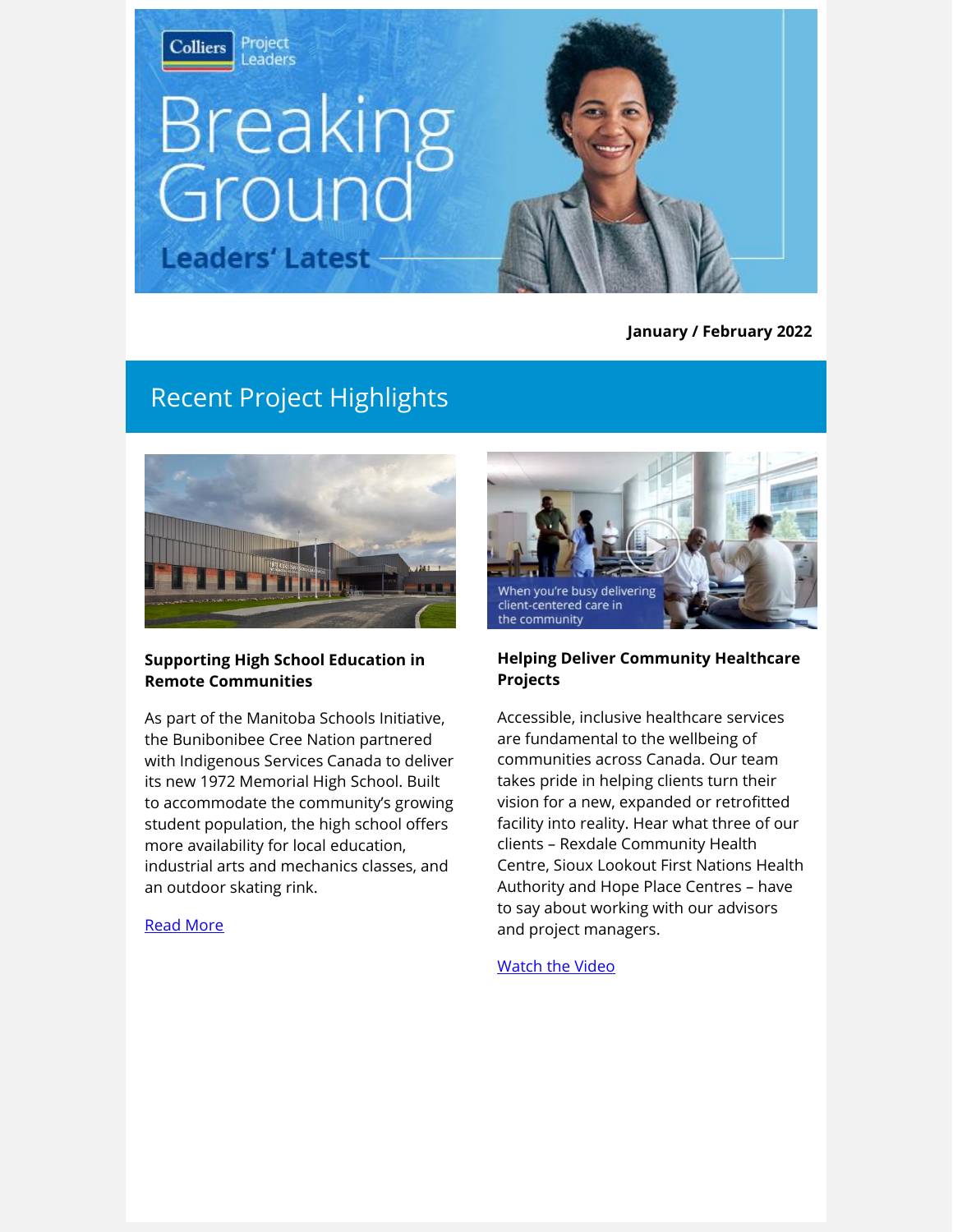# Our Latest Articles



**Determining the Scalability of Your Project Partners** [Read More](http://link.colliersprojectleaders.com/c/7/eyJhaSI6MjM3NzQzNzUsImUiOiJrYXRyaW5hLmZpbm5pZ2FuQGNvbGxpZXJzcHJvamVjdGxlYWRlcnMuY29tIiwicmkiOiJsZWFkLTlmODc1Y2QzNjdmZmVhMTFhODEyMDAwZDNhMGM4M2JmLTYwYmM0ZDQzZWRmNjRjYjdiNWQ4NDExODEwMTBmMDg3IiwicnEiOiIwMi1iMjIwMjUtZTEyY2Y4YTA1ODRkNGNiMjgwOGE5ZGE3ZTYzOGEyNGIiLCJwaCI6bnVsbCwibSI6ZmFsc2UsInVpIjoiOCIsInVuIjoiIiwidSI6Imh0dHBzOi8vd3d3LmNvbGxpZXJzcHJvamVjdGxlYWRlcnMuY29tL2luc2lnaHRzL2RldGVybWluaW5nLXRoZS1zY2FsYWJpbGl0eS1vZi15b3VyLXByb2plY3QtcGFydG5lcnMvP3V0bV9zb3VyY2U9YnJlYWtpbmdncm91bmQ5JnV0bV9tZWRpdW09ZW1haWwmdXRtX2NhbXBhaWduPWphbjI1Jl9jbGRlZT1hMkYwY21sdVlTNW1hVzV1YVdkaGJrQmpiMnhzYVdWeWMzQnliMnBsWTNSc1pXRmtaWEp6TG1OdmJRJTNkJTNkJnJlY2lwaWVudGlkPWxlYWQtOWY4NzVjZDM2N2ZmZWExMWE4MTIwMDBkM2EwYzgzYmYtNjBiYzRkNDNlZGY2NGNiN2I1ZDg0MTE4MTAxMGYwODcmZXNpZD05YjAxMDEwYi1iODc3LWVjMTEtODk0My0wMDBkM2FmZjQyZDQifQ/ryIJehtCPNCoSPXh6tOXiQ)

# In the News



#### **FortWhyte Alive Opens Richardson Interpretive Centre**

Taking strides towards a greener future, FortWhyte Alive recently celebrated the grand opening of its retrofitted Richardson Interpretive Centre. This comprehensive renovation incorporates additional space to accommodate FortWhyte's growing team and sustainable technology that offers up to 36 percent in energy savings.

[Read More](http://link.colliersprojectleaders.com/c/7/eyJhaSI6MjM3NzQzNzUsImUiOiJrYXRyaW5hLmZpbm5pZ2FuQGNvbGxpZXJzcHJvamVjdGxlYWRlcnMuY29tIiwicmkiOiJsZWFkLTlmODc1Y2QzNjdmZmVhMTFhODEyMDAwZDNhMGM4M2JmLTYwYmM0ZDQzZWRmNjRjYjdiNWQ4NDExODEwMTBmMDg3IiwicnEiOiIwMi1iMjIwMjUtZTEyY2Y4YTA1ODRkNGNiMjgwOGE5ZGE3ZTYzOGEyNGIiLCJwaCI6bnVsbCwibSI6ZmFsc2UsInVpIjoiMTEiLCJ1biI6IiIsInUiOiJodHRwczovL2dsb2JhbG5ld3MuY2EvbmV3cy84NDEwMDM3L25ldy1pbnRlcnByZXRpdmUtY2VudHJlLWZvcnR3aHl0ZS1hbGl2ZS8_X2NsZGVlPWEyRjBjbWx1WVM1bWFXNXVhV2RoYmtCamIyeHNhV1Z5YzNCeWIycGxZM1JzWldGa1pYSnpMbU52YlElM2QlM2QmcmVjaXBpZW50aWQ9bGVhZC05Zjg3NWNkMzY3ZmZlYTExYTgxMjAwMGQzYTBjODNiZi02MGJjNGQ0M2VkZjY0Y2I3YjVkODQxMTgxMDEwZjA4NyZlc2lkPTliMDEwMTBiLWI4NzctZWMxMS04OTQzLTAwMGQzYWZmNDJkNCJ9/1CCvSETH7pGZlUabP-XW2A)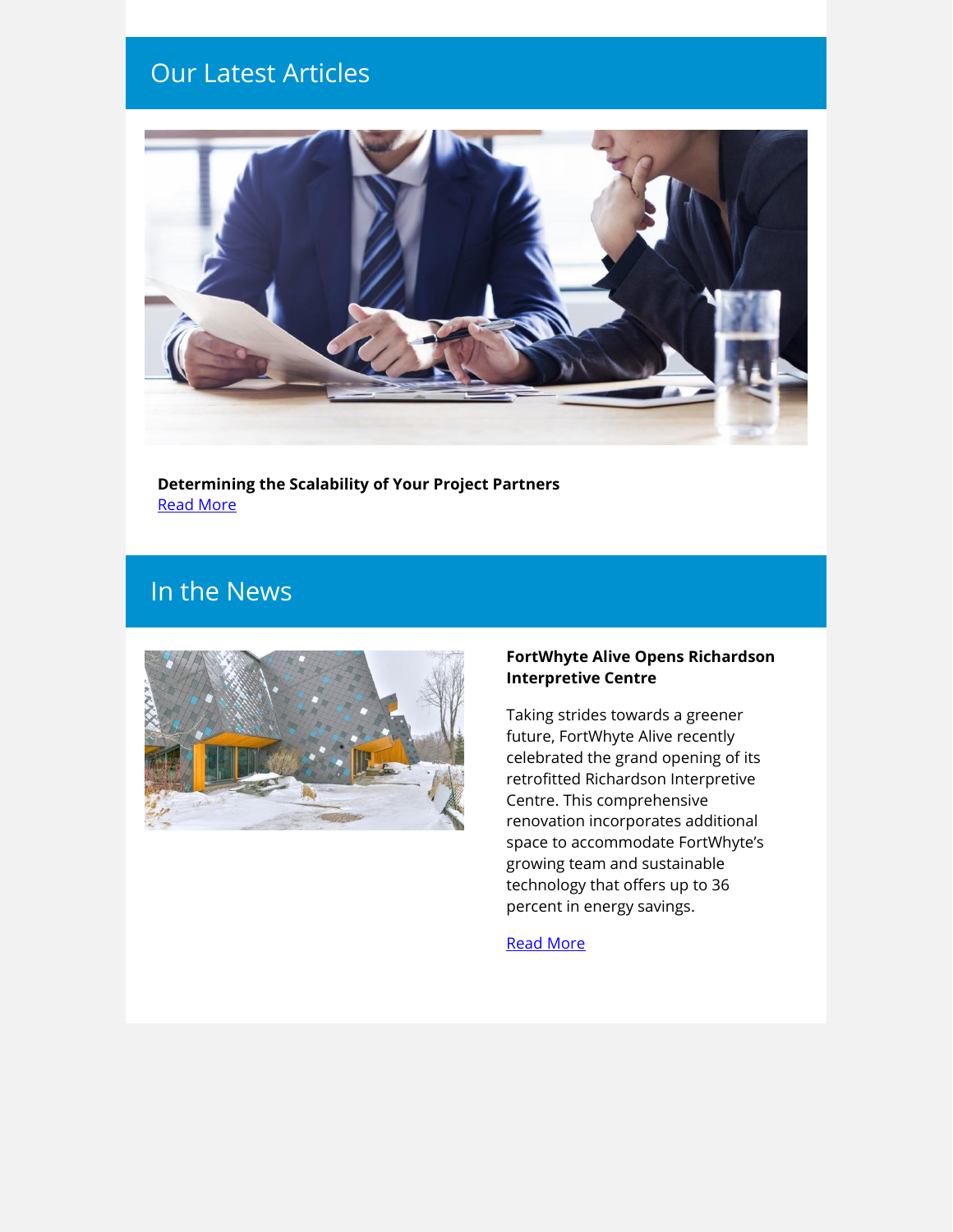

#### **New Muskoka Lumber Community Centre**

Bracebridge Town Council awarded the general contractor tender for its new Muskoka Lumber Community Centre (MLCC) to Aquicon Construction Ltd in late December. The MLCC's inclusive and universal design will house a variety of activities and services under one roof, including access to an arena, auditorium, double gymnasium, public library, concession and more. We are proud to be providing project management, as well as furniture, equipment and move management services, on this important community project.



### **Ontario's First Mass Timber and Net Zero Carbon Building**

Centennial College's A-Block expansion is progressing steadily since construction began in November. Once complete, the facility will be Ontario's first institutional building to achieve Mass Timber and Net Zero Carbon certifications. Usin[g FSC](http://link.colliersprojectleaders.com/c/7/eyJhaSI6MjM3NzQzNzUsImUiOiJrYXRyaW5hLmZpbm5pZ2FuQGNvbGxpZXJzcHJvamVjdGxlYWRlcnMuY29tIiwicmkiOiJsZWFkLTlmODc1Y2QzNjdmZmVhMTFhODEyMDAwZDNhMGM4M2JmLTYwYmM0ZDQzZWRmNjRjYjdiNWQ4NDExODEwMTBmMDg3IiwicnEiOiIwMi1iMjIwMjUtZTEyY2Y4YTA1ODRkNGNiMjgwOGE5ZGE3ZTYzOGEyNGIiLCJwaCI6bnVsbCwibSI6ZmFsc2UsInVpIjoiMTciLCJ1biI6IiIsInUiOiJodHRwczovL2ZzYy5vcmcvZW4_X2NsZGVlPWEyRjBjbWx1WVM1bWFXNXVhV2RoYmtCamIyeHNhV1Z5YzNCeWIycGxZM1JzWldGa1pYSnpMbU52YlElM2QlM2QmcmVjaXBpZW50aWQ9bGVhZC05Zjg3NWNkMzY3ZmZlYTExYTgxMjAwMGQzYTBjODNiZi02MGJjNGQ0M2VkZjY0Y2I3YjVkODQxMTgxMDEwZjA4NyZlc2lkPTliMDEwMTBiLWI4NzctZWMxMS04OTQzLTAwMGQzYWZmNDJkNCJ9/zNTuBh5uJQ-sSEsq3zmiGw) certified black spruce, the 136,000 sq. ft. expansion will include 1,057 individual pieces of timber. The project is also aligned with the College's goal to honour the Indigenous land the building is built on, and advance its commitment to Truth and Reconciliation with Canada's Indigenous community.

[Read More](http://link.colliersprojectleaders.com/c/7/eyJhaSI6MjM3NzQzNzUsImUiOiJrYXRyaW5hLmZpbm5pZ2FuQGNvbGxpZXJzcHJvamVjdGxlYWRlcnMuY29tIiwicmkiOiJsZWFkLTlmODc1Y2QzNjdmZmVhMTFhODEyMDAwZDNhMGM4M2JmLTYwYmM0ZDQzZWRmNjRjYjdiNWQ4NDExODEwMTBmMDg3IiwicnEiOiIwMi1iMjIwMjUtZTEyY2Y4YTA1ODRkNGNiMjgwOGE5ZGE3ZTYzOGEyNGIiLCJwaCI6bnVsbCwibSI6ZmFsc2UsInVpIjoiMTQiLCJ1biI6IiIsInUiOiJodHRwczovL211c2tva2E0MTEuY29tL2F3YXJkLW9mLXRlbmRlci1mb3ItdGhlLWdlbmVyYWwtY29udHJhY3Rvci1vZi10aGUtbXVza29rYS1sdW1iZXItY29tbXVuaXR5LWNlbnRyZS8_X2NsZGVlPWEyRjBjbWx1WVM1bWFXNXVhV2RoYmtCamIyeHNhV1Z5YzNCeWIycGxZM1JzWldGa1pYSnpMbU52YlElM2QlM2QmcmVjaXBpZW50aWQ9bGVhZC05Zjg3NWNkMzY3ZmZlYTExYTgxMjAwMGQzYTBjODNiZi02MGJjNGQ0M2VkZjY0Y2I3YjVkODQxMTgxMDEwZjA4NyZlc2lkPTliMDEwMTBiLWI4NzctZWMxMS04OTQzLTAwMGQzYWZmNDJkNCJ9/sAOSyikwmaYlKwXimNxFhA)

### [Read More](http://link.colliersprojectleaders.com/c/7/eyJhaSI6MjM3NzQzNzUsImUiOiJrYXRyaW5hLmZpbm5pZ2FuQGNvbGxpZXJzcHJvamVjdGxlYWRlcnMuY29tIiwicmkiOiJsZWFkLTlmODc1Y2QzNjdmZmVhMTFhODEyMDAwZDNhMGM4M2JmLTYwYmM0ZDQzZWRmNjRjYjdiNWQ4NDExODEwMTBmMDg3IiwicnEiOiIwMi1iMjIwMjUtZTEyY2Y4YTA1ODRkNGNiMjgwOGE5ZGE3ZTYzOGEyNGIiLCJwaCI6bnVsbCwibSI6ZmFsc2UsInVpIjoiMTgiLCJ1biI6IiIsInUiOiJodHRwczovL3VyYmFudG9yb250by5jYS9uZXdzLzIwMjEvMTIvZmlyc3QtbWFzcy10aW1iZXItbmV0LXplcm8tY2FyYm9uLWluc3RpdHV0aW9uYWwtYnVpbGRpbmctb250YXJpby1jb21pbmctc2NhcmJvcm91Z2g_X2NsZGVlPWEyRjBjbWx1WVM1bWFXNXVhV2RoYmtCamIyeHNhV1Z5YzNCeWIycGxZM1JzWldGa1pYSnpMbU52YlElM2QlM2QmcmVjaXBpZW50aWQ9bGVhZC05Zjg3NWNkMzY3ZmZlYTExYTgxMjAwMGQzYTBjODNiZi02MGJjNGQ0M2VkZjY0Y2I3YjVkODQxMTgxMDEwZjA4NyZlc2lkPTliMDEwMTBiLWI4NzctZWMxMS04OTQzLTAwMGQzYWZmNDJkNCJ9/5f8ESYjuSKKjcMuNSNyTug)

# Leader Profile: Stephen Monahan



Our projects often take us beyond the hustle and bustle of urban communities to spaces that connect us with nature. No matter the landscape, our leaders take the time to immerse themselves in the variety of urban and rural environments Canada has to offer.

Each project has a story to tell. When it comes to working in provincial parks, we are guests. [Stephen Monahan](http://link.colliersprojectleaders.com/c/7/eyJhaSI6MjM3NzQzNzUsImUiOiJrYXRyaW5hLmZpbm5pZ2FuQGNvbGxpZXJzcHJvamVjdGxlYWRlcnMuY29tIiwicmkiOiJsZWFkLTlmODc1Y2QzNjdmZmVhMTFhODEyMDAwZDNhMGM4M2JmLTYwYmM0ZDQzZWRmNjRjYjdiNWQ4NDExODEwMTBmMDg3IiwicnEiOiIwMi1iMjIwMjUtZTEyY2Y4YTA1ODRkNGNiMjgwOGE5ZGE3ZTYzOGEyNGIiLCJwaCI6bnVsbCwibSI6ZmFsc2UsInVpIjoiMjEiLCJ1biI6IiIsInUiOiJodHRwczovL3d3dy5saW5rZWRpbi5jb20vaW4vc3RlcGhlbm1vbmFoYW4vP19jbGRlZT1hMkYwY21sdVlTNW1hVzV1YVdkaGJrQmpiMnhzYVdWeWMzQnliMnBsWTNSc1pXRmtaWEp6TG1OdmJRJTNkJTNkJnJlY2lwaWVudGlkPWxlYWQtOWY4NzVjZDM2N2ZmZWExMWE4MTIwMDBkM2EwYzgzYmYtNjBiYzRkNDNlZGY2NGNiN2I1ZDg0MTE4MTAxMGYwODcmZXNpZD05YjAxMDEwYi1iODc3LWVjMTEtODk0My0wMDBkM2FmZjQyZDQifQ/23gOs5M7-6RPAokh_yT2lw) describes the beauty of working in a natural landscape, including his unexpected encounter with Alberta's wildlife.

[Hear Stephen's Story](http://link.colliersprojectleaders.com/c/7/eyJhaSI6MjM3NzQzNzUsImUiOiJrYXRyaW5hLmZpbm5pZ2FuQGNvbGxpZXJzcHJvamVjdGxlYWRlcnMuY29tIiwicmkiOiJsZWFkLTlmODc1Y2QzNjdmZmVhMTFhODEyMDAwZDNhMGM4M2JmLTYwYmM0ZDQzZWRmNjRjYjdiNWQ4NDExODEwMTBmMDg3IiwicnEiOiIwMi1iMjIwMjUtZTEyY2Y4YTA1ODRkNGNiMjgwOGE5ZGE3ZTYzOGEyNGIiLCJwaCI6bnVsbCwibSI6ZmFsc2UsInVpIjoiMjIiLCJ1biI6IiIsInUiOiJodHRwczovL3d3dy55b3V0dWJlLmNvbS93YXRjaD92PXAyY0tBTGhHTmhNJl9jbGRlZT1hMkYwY21sdVlTNW1hVzV1YVdkaGJrQmpiMnhzYVdWeWMzQnliMnBsWTNSc1pXRmtaWEp6TG1OdmJRJTNkJTNkJnJlY2lwaWVudGlkPWxlYWQtOWY4NzVjZDM2N2ZmZWExMWE4MTIwMDBkM2EwYzgzYmYtNjBiYzRkNDNlZGY2NGNiN2I1ZDg0MTE4MTAxMGYwODcmZXNpZD05YjAxMDEwYi1iODc3LWVjMTEtODk0My0wMDBkM2FmZjQyZDQifQ/jo16qB9jgbx5VhXgqfuSlA)